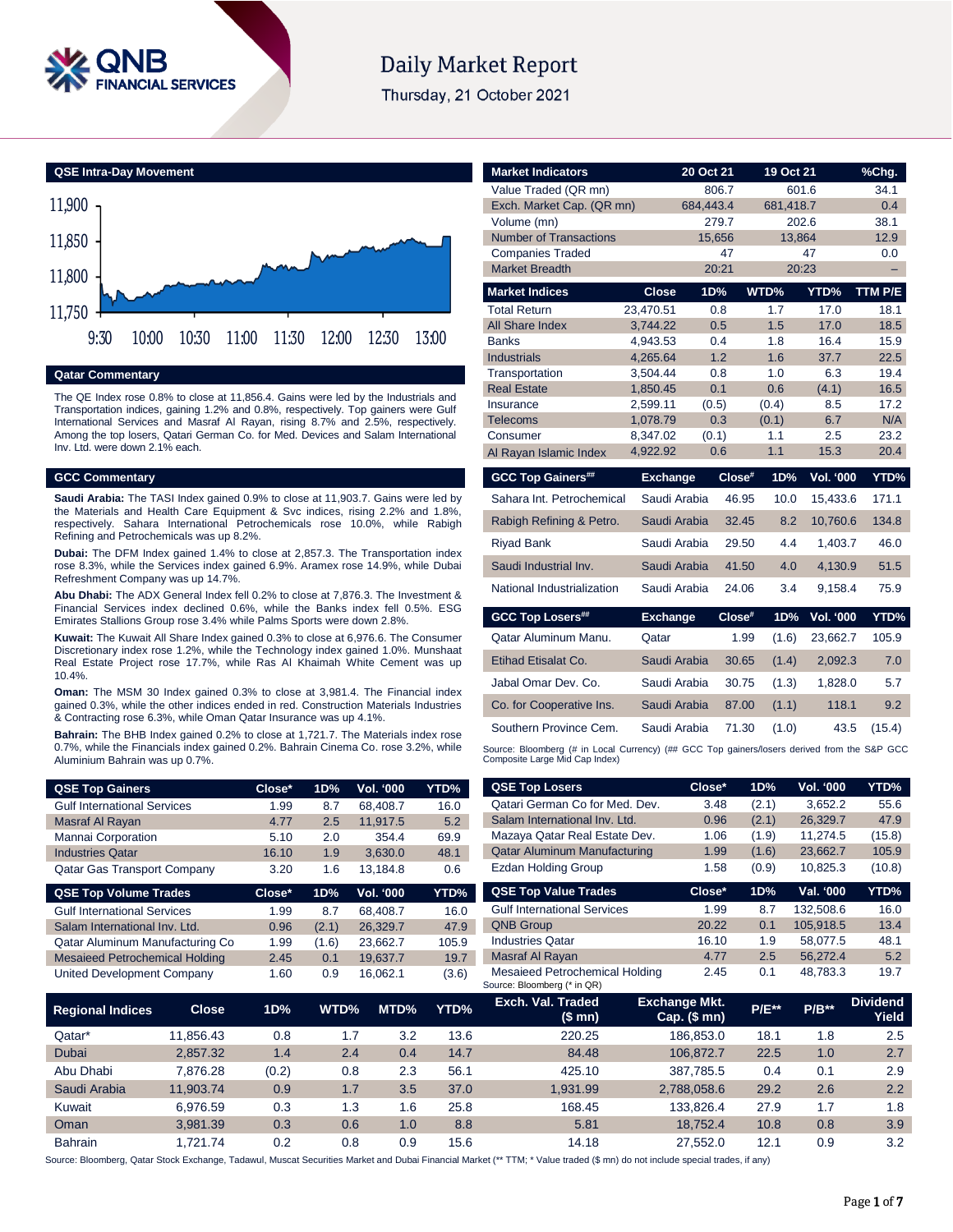# **Qatar Market Commentary**

- The QE Index rose 0.8% to close at 11,856.4. The Industrials and Transportation indices led the gains. The index rose on the back of buying support from foreign shareholders despite selling pressure from Qatari, GCC and Arab shareholders.
- Gulf International Services and Masraf Al Rayan were the top gainers, rising 8.7% and 2.5%, respectively. Among the top losers, Qatari German Co for Med. Devices and Salam International Inv. Ltd. were down 2.1% each.
- Volume of shares traded on Wednesday rose by 38.1% to 279.7mn from 202.6mn on Tuesday. Further, as compared to the 30-day moving average of 201.8mn, volume for the day was 38.6% higher. Gulf International Services and Salam International Inv. Ltd. were the most active stocks, contributing 24.5% and 9.4% to the total volume, respectively.

| <b>Overall Activity</b>        | Buy %*   | Sell %* | Net (QR)          |
|--------------------------------|----------|---------|-------------------|
| Qatari Individuals             | 41.41%   | 42.37%  | (7,691,858.1)     |
| <b>Qatari Institutions</b>     | 19.67%   | 32.96%  | (107, 191, 491.9) |
| Qatari                         | 61.08%   | 75.32%  | (114, 883, 350.0) |
| <b>GCC Individuals</b>         | 0.51%    | 1.99%   | (11,969,688.1)    |
| <b>GCC</b> Institutions        | 4.28%    | 3.05%   | 9,985,003.0       |
| <b>GCC</b>                     | 4.80%    | 5.04%   | (1,984,685.2)     |
| Arab Individuals               | 11.96%   | 12.22%  | (2,093,491.9)     |
| <b>Arab Institutions</b>       | $0.00\%$ | 0.00%   |                   |
| Arab                           | 11.96%   | 12.22%  | (2,093,491.9)     |
| <b>Foreigners Individuals</b>  | 3.35%    | 2.89%   | 3,667,455.7       |
| <b>Foreigners Institutions</b> | 18.81%   | 4.52%   | 115,294,071.3     |
| <b>Foreigners</b>              | 22.16%   | 7.41%   | 118,961,527.0     |

Source: Qatar Stock Exchange (\*as a % of traded value)

# **Earnings Releases, Global Economic Data and Earnings Calendar**

### **Earnings Releases**

| Company                                    | <b>Market</b> | <b>Currency</b> | Revenue (mn)<br>3Q2021 | % Change<br>YoY | <b>Operating Profit</b><br>(mn) 3Q2021 | % Change<br>YoY | <b>Net Profit</b><br>(mn) 3Q2021 | $\frac{9}{6}$<br>Change<br>YoY |
|--------------------------------------------|---------------|-----------------|------------------------|-----------------|----------------------------------------|-----------------|----------------------------------|--------------------------------|
| Sahara International<br>Petrochemical Co.  | Saudi Arabia  | SR              | 2.505.6                | 84.0%           | 1.139.5                                | 6.337.9%        | .029.5                           | 10,195.0%                      |
| Makkah Construction and<br>Development Co. | Saudi Arabia  | <b>SR</b>       | 45.0                   | 800.0%          | 13.0                                   | N/A             | 12.0                             | N/A                            |

Source: Company data, DFM, ADX, MSM, TASI, BHB.

#### **Global Economic Data**

| <b>Date</b> | <b>Market</b> | <b>Source</b>                            | <b>Indicator</b>                 | Period     | Actual   | <b>Consensus</b> | <b>Previous</b> |
|-------------|---------------|------------------------------------------|----------------------------------|------------|----------|------------------|-----------------|
| $10 - 20$   | US            | Mortgage Bankers Association             | <b>MBA Mortgage Applications</b> | 15-Oct     | $-6.30%$ | -                | 0.20%           |
| $10 - 20$   | UK            | UK Office for National Statistics        | <b>CPI MoM</b>                   | <b>Sep</b> | 0.30%    | 0.40%            | 0.70%           |
| $10 - 20$   | UK            | UK Office for National Statistics        | CPI YoY                          | Sep        | 3.10%    | 3.20%            | 3.20%           |
| $10 - 20$   | UK            | UK Office for National Statistics        | <b>CPI Core YoY</b>              | Sep        | 2.90%    | 3.00%            | 3.10%           |
| $10 - 20$   | <b>UK</b>     | UK Office for National Statistics        | <b>RPI MoM</b>                   | Sep        | 0.40%    | 0.20%            | 0.60%           |
| $10 - 20$   | <b>UK</b>     | <b>UK Office for National Statistics</b> | <b>RPI YoY</b>                   | <b>Sep</b> | 4.90%    | 4.70%            | 4.80%           |
| $10 - 20$   | UK            | <b>UK Office for National Statistics</b> | RPI Ex Mort Int. Payments (YoY)  | Sep        | 5.00%    | 4.80%            | 4.90%           |
| $10 - 20$   | EU            | Eurostat                                 | <b>CPI YoY</b>                   | Sep        | 3.40%    | 3.40%            | 3.40%           |
| $10 - 20$   | EU            | Eurostat                                 | CPI Core YoY                     | Sep        | 1.90%    | 1.90%            | 1.90%           |
| $10 - 20$   | EU            | Eurostat                                 | <b>CPI MoM</b>                   | <b>Sep</b> | 0.50%    | 0.50%            | 0.50%           |
| $10 - 20$   | Germany       | <b>German Federal Statistical Office</b> | <b>PPI MoM</b>                   | Sep        | 2.30%    | 1.10%            | 1.50%           |
| $10 - 20$   | Japan         | Ministry of Finance Japan                | <b>Exports YoY</b>               | <b>Sep</b> | 13.00%   | 10.50%           | 26.20%          |
| $10 - 20$   | Japan         | Ministry of Finance Japan                | Imports YoY                      | Sep        | 38.60%   | 34.60%           | 44.70%          |

Source: Bloomberg (s.a. = seasonally adjusted; n.s.a. = non-seasonally adjusted; w.d.a. = working day adjusted)

#### **Earnings Calendar**

| <b>Tickers</b> | <b>Company Name</b>                             | Date of reporting 3Q2021 results | No. of days remaining | <b>Status</b> |
|----------------|-------------------------------------------------|----------------------------------|-----------------------|---------------|
| <b>ERES</b>    | <b>Ezdan Holding Group</b>                      | 21-Oct-21                        |                       | Due           |
| <b>CBQK</b>    | The Commercial Bank                             | 24-Oct-21                        |                       | <b>Due</b>    |
| <b>DBIS</b>    | Diala Brokerage & Investment Holding Company    | 24-Oct-21                        | 3                     | Due           |
| QAMC           | <b>Qatar Aluminum Manufacturing Company</b>     | 24-Oct-21                        |                       | Due           |
| <b>WDAM</b>    | Widam Food Company                              | 24-Oct-21                        | 3                     | Due           |
| <b>QLMI</b>    | <b>QLM Life &amp; Medical Insurance Company</b> | 24-Oct-21                        | 3                     | Due           |
| <b>MERS</b>    | Al Meera Consumer Goods Company                 | 24-Oct-21                        | 3                     | Due           |
| <b>QIIK</b>    | <b>Qatar International Islamic Bank</b>         | 25-Oct-21                        | 4                     | Due           |
| <b>IQCD</b>    | <b>Industries Qatar</b>                         | 25-Oct-21                        |                       | Due           |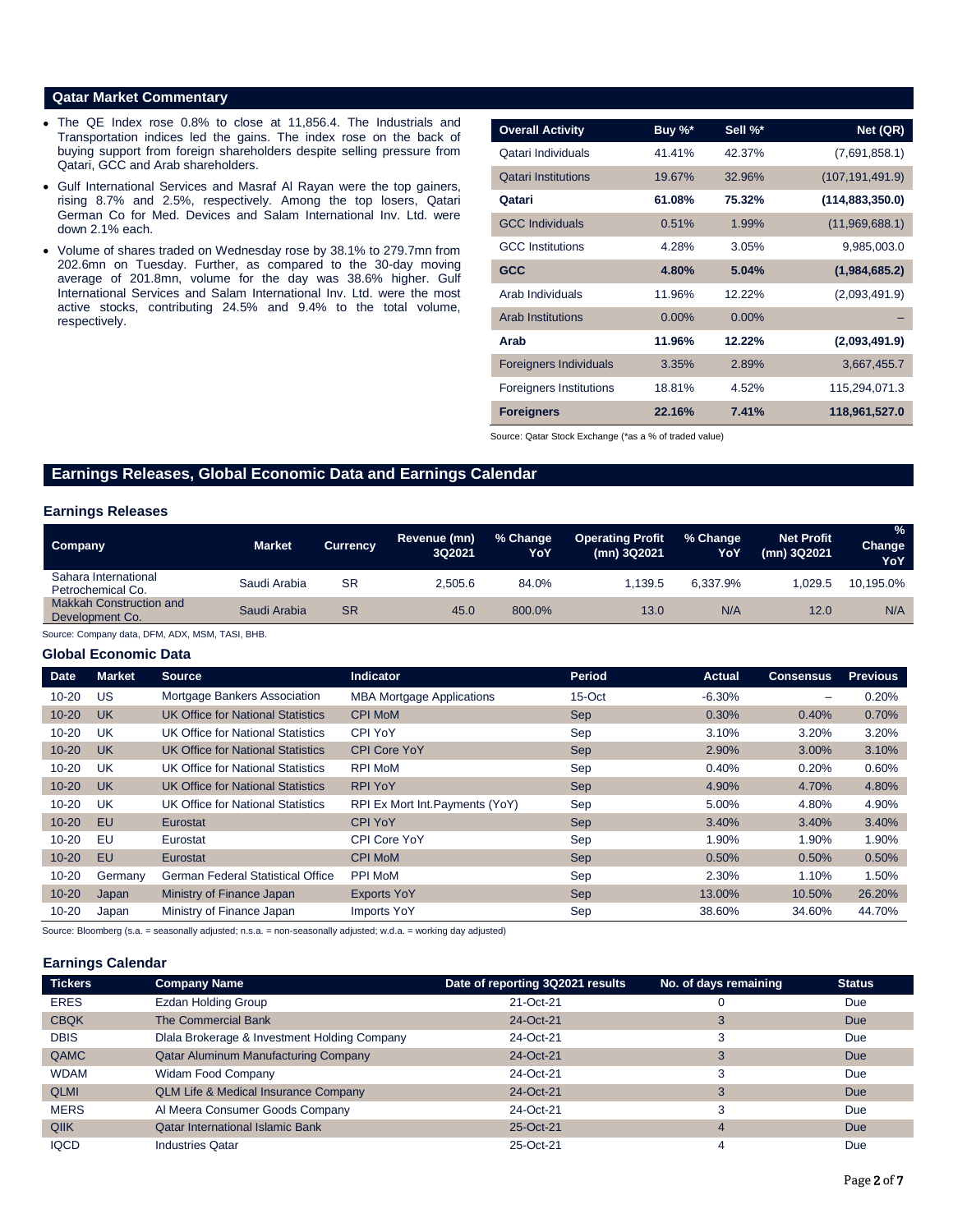| <b>Tickers</b> | <b>Company Name</b>                           | Date of reporting 3Q2021 results | No. of days remaining | <b>Status</b> |
|----------------|-----------------------------------------------|----------------------------------|-----------------------|---------------|
| <b>IGRD</b>    | <b>Investment Holding Group</b>               | 25-Oct-21                        | 4                     | Due           |
| <b>AKHI</b>    | Al Khaleej Takaful Insurance Company          | 25-Oct-21                        | 4                     | Due           |
| QATI           | Qatar Insurance Company                       | 26-Oct-21                        | $5\phantom{.0}$       | <b>Due</b>    |
| <b>DHBK</b>    | Doha Bank                                     | 26-Oct-21                        | 5                     | Due           |
| <b>QEWS</b>    | <b>Qatar Electricity &amp; Water Company</b>  | 26-Oct-21                        | 5                     | <b>Due</b>    |
| <b>IHGS</b>    | <b>INMA Holding Group</b>                     | 26-Oct-21                        | 5                     | Due           |
| <b>AHCS</b>    | <b>Aamal Company</b>                          | 26-Oct-21                        | $\sqrt{5}$            | <b>Due</b>    |
| <b>GWCS</b>    | <b>Gulf Warehousing Company</b>               | 26-Oct-21                        | 5                     | Due           |
| <b>QISI</b>    | Qatar Islamic Insurance Group                 | 26-Oct-21                        | $5\phantom{.0}$       | <b>Due</b>    |
| QFBQ           | <b>Qatar First Bank</b>                       | 27-Oct-21                        | 6                     | Due           |
| <b>QOIS</b>    | <b>Qatar Oman Investment Company</b>          | 27-Oct-21                        | $6\phantom{1}$        | <b>Due</b>    |
| <b>QCFS</b>    | Qatar Cinema & Film Distribution Company      | 27-Oct-21                        | 6                     | Due           |
| <b>MPHC</b>    | <b>Mesaieed Petrochemical Holding Company</b> | 27-Oct-21                        | $6\phantom{1}$        | <b>Due</b>    |
| <b>SIIS</b>    | Salam International Investment Limited        | 27-Oct-21                        | 6                     | Due           |
| <b>ORDS</b>    | Ooredoo                                       | 27-Oct-21                        | 6                     | <b>Due</b>    |
| <b>MCCS</b>    | Mannai Corporation                            | 27-Oct-21                        | 6                     | Due           |
| <b>QIMD</b>    | <b>Qatar Industrial Manufacturing Company</b> | 27-Oct-21                        | 6                     | <b>Due</b>    |
| <b>DOHI</b>    | Doha Insurance Group                          | 27-Oct-21                        | 6                     | Due           |
| <b>GISS</b>    | <b>Gulf International Services</b>            | 28-Oct-21                        | $\overline{7}$        | <b>Due</b>    |
| <b>BLDN</b>    | <b>Baladna</b>                                | 28-Oct-21                        | 7                     | Due           |
| <b>ZHCD</b>    | <b>Zad Holding Company</b>                    | 28-Oct-21                        | $\overline{7}$        | <b>Due</b>    |

Source: QSE

#### **News Qatar**

 **QFLS' bottom line rises 44.8% YoY and 10.4% QoQ in 3Q2021 –** Qatar Fuel Company's (QFLS, Woqod) net profit rose 44.8% YoY (+10.4% QoQ) to QR229.7mn in 3Q2021. The company's revenue came in at QR5,345.9mn in 3Q2021, which represents an increase of 73.7% YoY (+18.7% QoQ). EPS amounted to QR0.69 in 9M2021 as compared to QR0.43 in 9M2020. QFLS has reported a consolidated net profit attributable to shareholders of QR691mn for the period ended September 30, 2021, an increase of 61% or QR262mn, compared to QR429mn achieved during the same period in 2020. Woqod's Board of Directors which was chaired by Ahmed Saif Al Sulaiti, has approved the financial results, key performance, and operational indicators of Woqod Group for the first nine months of the year. The Board also approved the Group Capital and Operational Budget for the year 2022. Woqod's increase in net profit and earnings per share was due to a noticeable improvement in the performance of most of the Group's activities and revenues in conjunction with the economic recovery from the COVD-19 pandemic, coupled with the efforts exerted towards implementing the approved optimization policy in the Group's business. In the field of the petrol stations projects, Saad Rashid Al Muhannadi, Managing Director and CEO of Woqod, pointed out that year to date, the company has opened 5 new petrol stations, bringing the number of stations operated by the company to 110. Further, the company plans to add 1 more station before the end of the year, taking the number of stations to 111. The company also plans to build and operate an additional 11 petrol stations before the FIFA World Cup Qatar 2022 kick-off so as to have 122 stations. As a result of the increase in petrol stations, Woqod's market share has reached 85 percent in the retailing of fuel products and this is expected to grow in the upcoming years. In conclusion, Al Muhannadi indicated that Woqod Group has been closely monitoring the developments of the COVID-19 pandemic and has been working with its partners in combating the spread and limiting the negative effects of COVID-19. Woqod has issued and applied a suitable, flexible and effective business plan to ensure the continuity of its activities on regular basis and

in line with the health, safety, security and as per the prevalent sanitation standards in force in the Oil and Gas industry. (QSE, QNB FS Research, Peninsula Qatar)

 **UDCD reports net profit of QR43.5mn in 3Q2021 –** United Development Company's (UDCD) net profit rose 381.6% YoY (but declined 51.4% on QoQ basis) to QR43.5mn in 3Q2021. The company's revenue came in at QR399.2mn in 3Q2021, which represents an increase of 39.6% YoY. However, on QoQ basis revenue fell 53.9%. EPS amounted to QR0.05 in 9M2021 as compared to QR0.03 in 9M2020. "In the first nine months of 2021, UDCD achieved a sustainable performance by balancing development activities across The Pearl-Qatar and Gewan Island with a continued focus on sales and leasing activities. This strategy, coupled with our rich portfolio of projects, has enabled UDCD to sustain a diversified revenue stream," said Turki bin Mohamed Al-Khater, UDCD Chairman. UDCD has consistently offered premium experiences and lifestyle opportunities across market segments; and its properties continue to be highly sought-after by local and foreign investors, who contribute in UDCD maintaining a sustainable financial performance, he said. "Looking ahead to the remainder of the year, UDCD will continue building on its success in real estate developments at The Pearl-Qatar and Gewan Island, which are aligned with established plans and timetables and which reflect our commitment to preserving shareholders' and investors' values," Al-Khater said. Ibrahim Jassim Al-Othman, UDCD president and chief executive and member of The board, said the third-quarter results are in line with UDCD's strategy to focus on delivering projects that are currently under development and as per the target completion schedules. "UDCD is also maintaining demand as its unique properties continue to attract local demand and draw greater interest from international investors looking to settle in the Qatar amid the positive economic prospects in the medium and long term, and the incentives provided by the freehold ownership law for residents and foreigners," he said. In the third quarter, UDCD launched 'Giardino Gardens', The Pearl-Qatar's first villa compound for residential leasing, as a unique offering that demonstrates UDCD's commitment to diversifying its property portfolio. In the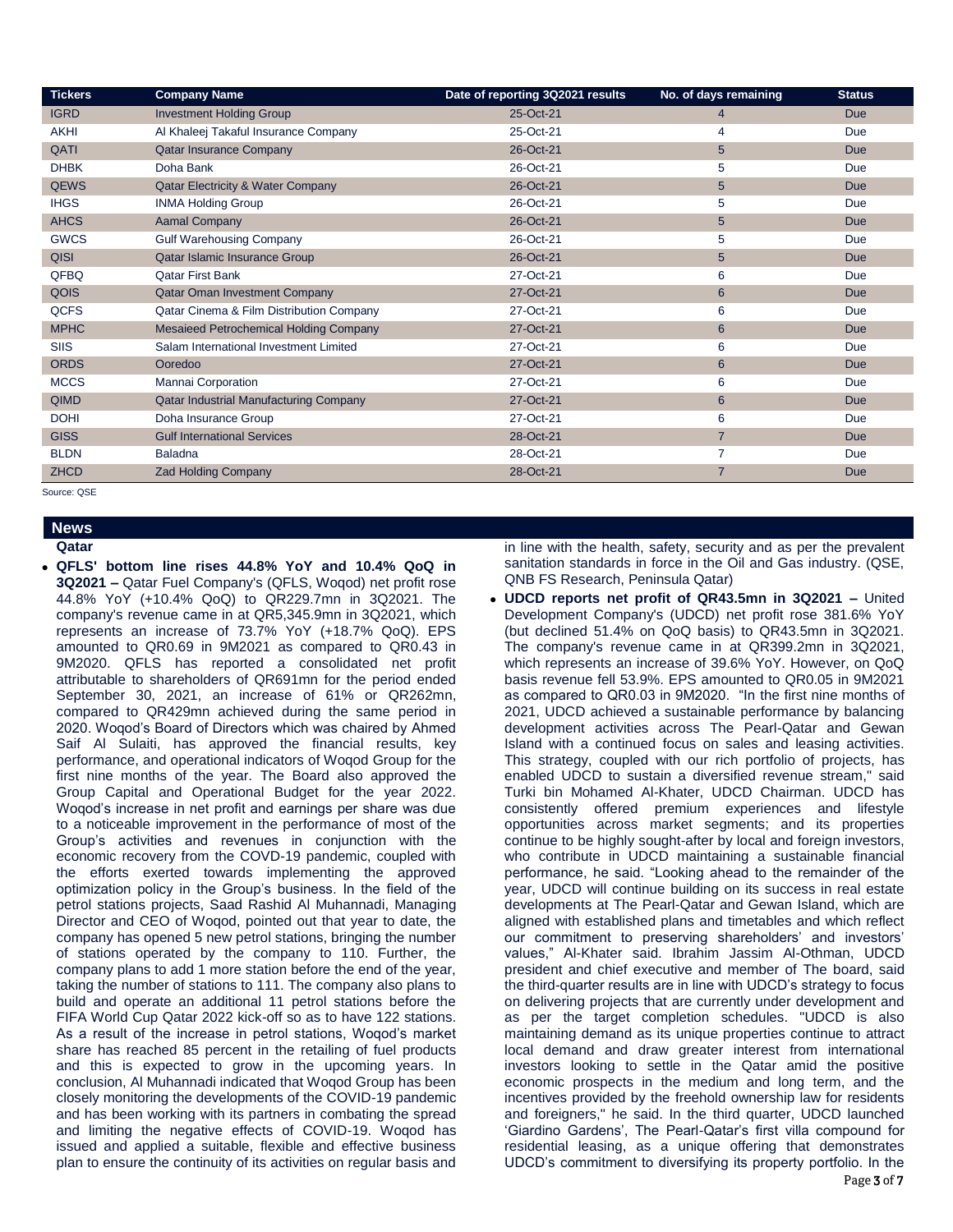same neighborhood, UDCD continues to develop United School International and Giardino Mall for an enhanced sense of community. UDCD is equally developing three villa compounds for residential leasing in Floresta Gardens precinct with Floresta Galleria mall, which will cater to residents' daily needs. In Porto Arabia, Corinthia Yacht Club is under progress offering The Pearl-Qatar residents and visitors the ideal location for casual gatherings and enjoyment as well as a prized addition to the Island's distinctive facilities and innovative concepts that serve tourism and hospitality. "UDCD continues to pursue development activities at Gewan Island and various strategic projects at The Pearl-Qatar. We are equally committed to the Company's strategy of creating more investment opportunities, building on our achievements, and reducing risks by taking advantage of the commercial and investment opportunities offered by The Pearl-Qatar and Gewan Island, which is our latest and currently biggest development project," al-Othman said. (QSE, QNB FS Research, Gulf-Times.com)

- **UDCD to hold its investors relation conference call on October 27 –** United Development Company (UDCD) will hold the conference call with the Investors to discuss the financial results for 3Q2021 will be held on October 27, 2021 at 01:30 PM , Doha Time. (QSE)
- **MCCS to hold its investors relation conference call on October 28 –** Mannai Corporation (MCCS) will hold the conference call with the Investors to discuss the financial results for 3Q2021 on October 28, 2021 at 03:00 PM , Doha Time. (QSE)
- **BLDN to hold its investors relation conference call on November 02 –** Baladna (BLDN) will hold the conference call with the Investors to discuss the financial results for 3Q2021 on November 02, 2021 at 12:00 PM, Doha Time. (QSE)
- **Ooredoo supports Falcon's eBike initiative –** Ooredoo has announced that it is to sponsor Falcon Ride's new eBikes initiative, which offers sustainable transport around Doha. The new eBikes, powered by clean energy and sporting the Ooredoo logo, will allow users to collect a bike and ride within approved areas in Doha, the company has said in a statement. The eBikes will operate via Internet of Things powered by Ooredoo's network. (Gulf-Times.com)
- **Ooredoo signs agreement with QFA as Official Telecommunications Partner for Amir Cup final –** Ooredoo has announced the signing of a sponsorship renewal agreement with the Qatar Football Association, under which Ooredoo will be the Official Telecommunications Partner for the tournament's final to be held on Friday at Al Thumama Stadium. (Gulf-Times.com)
- **Official: Sustainability report on Qatar's hotel industry soon –** A sustainability report on Qatar's hotel industry which also discusses the challenges it faced and the way going forward post World Cup 2022, is expected to be launched next week, according to an official. Speaking about "How Qatar's ecofriendly hospitality sector is shaping the tourism sector" at the Cityscape Qatar 2021 conference recently, Martin Baeuerle, Operations Manager at Consultancy firm Cundall Doha, said the report on the country's hotel sector will be launched during the Qatar Sustainability Week. Baeuerle went on to reiterate that the hotel industry plays a crucial role as Qatar successfully delivers a carbon neutral World Cup next year. "FIFA has requirements on hotels right now when it comes to sustainability, to the point that FIFA and the Supreme Committee for Delivery & Legacy, together with the Qatar Green Building Council and Qatar Tourism organised a couple of workshops over the year. And after the workshops, there will be a report which will be launched next week as part of Qatar Sustainability Week, which

will also discuss the current challenges the hotel industry is facing, and where does it go after 2022," said Baeuerle. To date, as many as 17 hotels in Qatar have already achieved green certifications, which is 10 percent of the country's total hotels stock, added Baeuerle. (Peninsula Qatar)

- **QICDRC expanded jurisdiction to include Qatar Free Zones comes into effect –** The expansion of the Qatar International Court and Dispute Resolution Centre (QICDRC) jurisdiction to include disputes within Qatar Free Zones as regulated by the Qatar Free Zones Authority (QFZA), as well as relevant entities and individuals, is now in effect. This follows last month's issuance of Law No 15 of 2021 on the jurisdictional expansion, effectively broadening the court's contribution to international justice and the creation of an attractive commercial, financial, and business ecosystem in Qatar for investors and foreign direct investment. (Gulf-Times.com)
- **HSBC survey: Qatar in top ten places to live and work globally –** The 14th annual Expat Explorer study – a global survey of over 20,000 people who live and work abroad – indicates that 80% of the respondents in Qatar feel that their overall quality of life has improved since moving to the country. More than two thirds (70%) of expats feel optimistic about the year ahead despite the volatility of the past 18 months. The sense of optimism comes from improved financial well-being (85%), confidence in the economic future of the country (59%) and confidence in political stability (76%). This is also boosted by limited concern about changes in law, policy and regulations that could impact financial well-being. (Gulf-Times.com)
- **Amir appoints Sheikh Abdulaziz bin Thani Al-Thani as QMC CEO –** His Highness the Amir Sheikh Tamim bin Hamad Al-Thani issued Amiri Decision No. 62 of 2021, appointing Sheikh Abdulaziz bin Thani bin Khalid Al-Thani as CEO of the Qatar Media Corporation (QMC). The decision is effective starting from the date of issue and is to be published in the official gazette. (Gulf-Times.com)
- **Health insurance mandatory for expats, visitors from April 2022 –** The Ministry of Public Health (MoPH) confirmed Wednesday that Law No. (22) of 2021 regulating health care services would help develop and organize the health sector in the country. His Highness the Amir Sheikh Tamim bin Hamad Al-Thani issued on Tuesday Law No. 22 of 2021 , regulating health care services within the country. The law is effective six months after its publishing in the official gazette. MoPH noted that based on the new law, a mandatory health insurance system will be implemented for all expatriates and visitors to the country to provide basic health care services to them through health care providers in several government health facilities and the private sector, according to the insurance coverage for them. The provisions of the law also oblige the employers to provide health insurance for their non-Qatari workers through insurance companies registered with MoPH to provide them with basic insurance coverage. The same obligation to provide basic insurance coverage applies to the resident, who applies to bring someone to the country. (Gulf-Times.com)
	- **International**
- **IMF Europe Chief: Europe should avoid inflation spiral as energy price surges fade –** Europe should not see an inflation spiral as a spike in energy prices is expected to fade next year and there is slack in the continent's labor market, the IMF European department chief said. "We don't at this stage, expect any inflation spiral in Europe," IMF European Department Director Alfred Kammer told a news briefing. "The high inflation which we are seeing right now is really driven by ... an increase in energy prices, and we expect that to fade out during 2022." Kammer said that a supply-demand mismatch on energy was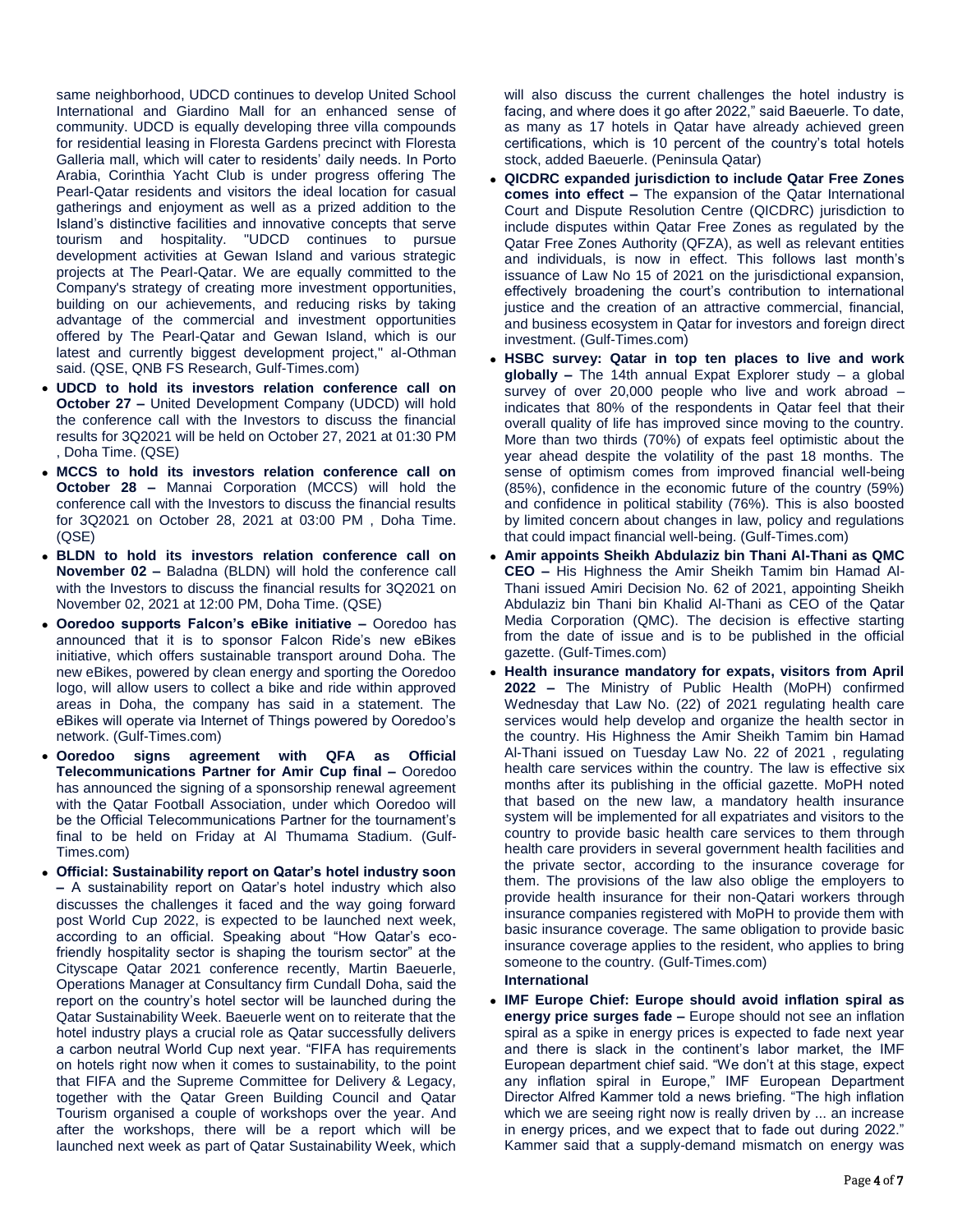partly due to the restart of economic activity and other factors such as the weather. He said consumer price increases in the Eurozone seen so far were not translating into second-round wage increases, partly because of slack in the labor market, with hours worked still 3% below pre-pandemic levels. "Generally, the underlying inflationary momentum in the Euroarea is just not there," he added. Should Eurozone inflation concerns increase, the European Central Bank would be able to react to control them, he said. Kammer also said the story was different for Europe's emerging economies, which had stronger growth, higher inflation going into the pandemic and shallower recessions last year. "What we are seeing there, is that some inflation expectations in these countries have inched up," Kammer said. "Because there is less slack in the labor market and some are already at full employment, there is a higher likelihood that could translate into wage increases and give rise to the price spiral." Several of these countries had taken action to tighten monetary policy, and the IMF had recommended that these emerging countries taper asset purchases, Kammer said. "They should taper out and we should not see large secondround (inflation) effects after we see the action by central banks," he said. (Reuters)

- **UK inflation dip unlikely to deter Bank of England from rate hike –** British inflation slowed unexpectedly last month but the decline was probably only a temporary respite for consumers and is unlikely to deter the Bank of England from raising interest rates, possibly as soon as next month. Consumer prices rose by 3.1% in annual terms in September, easing back from August's 3.2% increase, the Office for National Statistics (ONS) said. A Reuters poll of economists had pointed to inflation of 3.2% in September although 11 of the 34 analysts who took part predicted a slowdown. Overall, the figures did little to change expectations that the BoE will become the first of the world's major central banks to raise rates, with investors increasingly betting it will do so on Nov. 4 after its next policy meeting. Yael  Selfin, KPMG UK's chief economist, said despite the slight slowdown in inflation it had topped 3% for two months in a row, hurting the spending power of households some of whom could also face higher mortgage costs if BoE hikes rates. "We expect further increases in inflation from October, which could reach around 4% by the end of the year, with the recent rise in wholesale energy prices passed on to households," Selfin said. Hospitality was the largest drag on inflation last month - the result of the "Eat Out to Help Out" restaurant meal subsidy scheme launched in August 2020 dropping out of the annual comparisons. Prices for diners rose sharply in September last year after the scheme expired. But prices for consumer goods continued to rise, while food prices fell more slowly than in September last year. Last month the BoE said it expected inflation to rise slightly above 4% in the last quarter of 2021 but since then energy prices have continued to rise sharply. On Sunday, BoE Governor Andrew Bailey sent a latest signal that the British central bank was gearing up to raise rates for the first time since the onset of the coronavirus crisis as the risks from inflation mounted. (Reuters)
- **German tax take surges, ministry optimistic on growth, inflation –** Tax take has risen dramatically this year, the German Finance Ministry said in its monthly report on Thursday, adding that there were signs that strong growth would resume next year, when inflationary pressures would also moderate. Tax income rose 23.1% to 78.2bn euros in September compared to last year, when the coronavirus pandemic was having a devastating impact on Europe's largest economy. Over the first nine months of the year, the combined tax take of central and regional government was up 9.1% at 541bn Euros. While Germany's recovery from the pandemic has been strong,

recent supply chain bottlenecks and resulting inflationary pressures have seen growth forecasts for this year being cut back. But the ministry said it expected this effect to be temporary. "Healthy order books give us reason to expect strong recovery impulses from industry and thanks to that strong overall economic growth," the ministry wrote. It added that while inflation had picked up pace recently - hitting a 28-year high of 4.1% in September - it expected "significantly more moderate inflation rates" next year. (Reuters)

#### **Regional**

- **Saudi Arabia, Kuwait, UAE reiterate support for Bahrain's fiscal program –** Saudi Arabia, Kuwait and the UAE reiterated their support for Bahrain's plans to balance its budget, a move expected to help their neighbor in the debt capital markets despite delays in plans to fix its heavily indebted finances. The three Gulf allies extended a \$10bn aid package to Bahrain in 2018 to help it avoid a credit crunch. Last month Bahrain said that due to the coronavirus crisis last year, it had postponed the target year for a balanced budget to 2024, and announced plans to hike a value-added tax to boost state coffers. (Reuters)
- **Saudi Arabia says OPEC+ is powerless to ease gas crisis –** Saudi Arabia said any extra oil from the OPEC+ cartel would do little to bring down surging natural-gas prices. "We see our role as extremely limited," Saudi Energy Minister Prince Abdulaziz bin Salman said during the CERAWeek India Energy Forum on Wednesday. "The issue is not the availability of crude oil. Even if we made it available in tons and tons, who's going to burn it? Who is in need of it? And are they in need of crude or in need, for example, of gas?". Gas and coal futures have soared to record highs in recent weeks amid shortages of the fuels across much of Europe and Asia. Oil has also risen as some power producers switch to crude, but it's been less volatile, thanks in part to OPEC+ committing to steady production increases. (Bloomberg)
- **ALBI posts 17.5% YoY rise in net profit to SR449.7mn in 3Q2021 –** Bank Albilad (ALBI) recorded net profit of SR449.7mn in 3Q2021, an increase of 17.5% YoY. Total operating profit rose 5.6% YoY to SR1,174.5mn in 3Q2021. Total income for special commissions/investments rose 5.7% YoY to SR963.4mn in 3Q2021. Total assets stood at SR111.6bn at the end of September 30, 2021 as compared to SR92.3bn at the end of September 30, 2020. Loans and advances stood at SR81.8bn (+20.7% YoY), while Clients' deposits stood at SR82.3bn (+19.5% YoY) at the end of September 30, 2021. EPS came in at SR1.69 in 3Q2021 as compared to SR1.30 in 3Q2020. (Tadawul)
- **Saudi energy minister sees demand from gas-to-oil switching at up to 600,000 bpd –** Saudi Arabia's Minister of Energy Prince Abdulaziz bin Salman said users switching from gas to oil could account for demand of 500,000-600,000 bpd, adding that the world was now waking up to shortages in the energy sector. Prince Abdulaziz said the potential switch depended on how severe winter weather would be and how expensive alternative energy prices would be. He outlined a wide range of factors that have led to a recent spike in energy prices, including limited investment in hydrocarbons and infrastructure, low inventories, the lifting of pandemic lockdowns and COVID-19 vaccine uptake rates. (Zawya)
- **EMIRATES posts 61% YoY rise in net profit to AED2,505.5mn in 3Q2021 –** Emirates NBD Bank (EMIRATES) recorded net profit of AED2,505.5mn in 3Q2021, an increase of 61.0% YoY. Net interest income fell 1.0% YoY to AED3,741mn in 3Q2021. Total operating income rose 2.0% YoY to AED5,760.6mn in 3Q2021. Total assets stood at AED699.1bn at the end of September 30, 2021 as compared to AED698.1bn at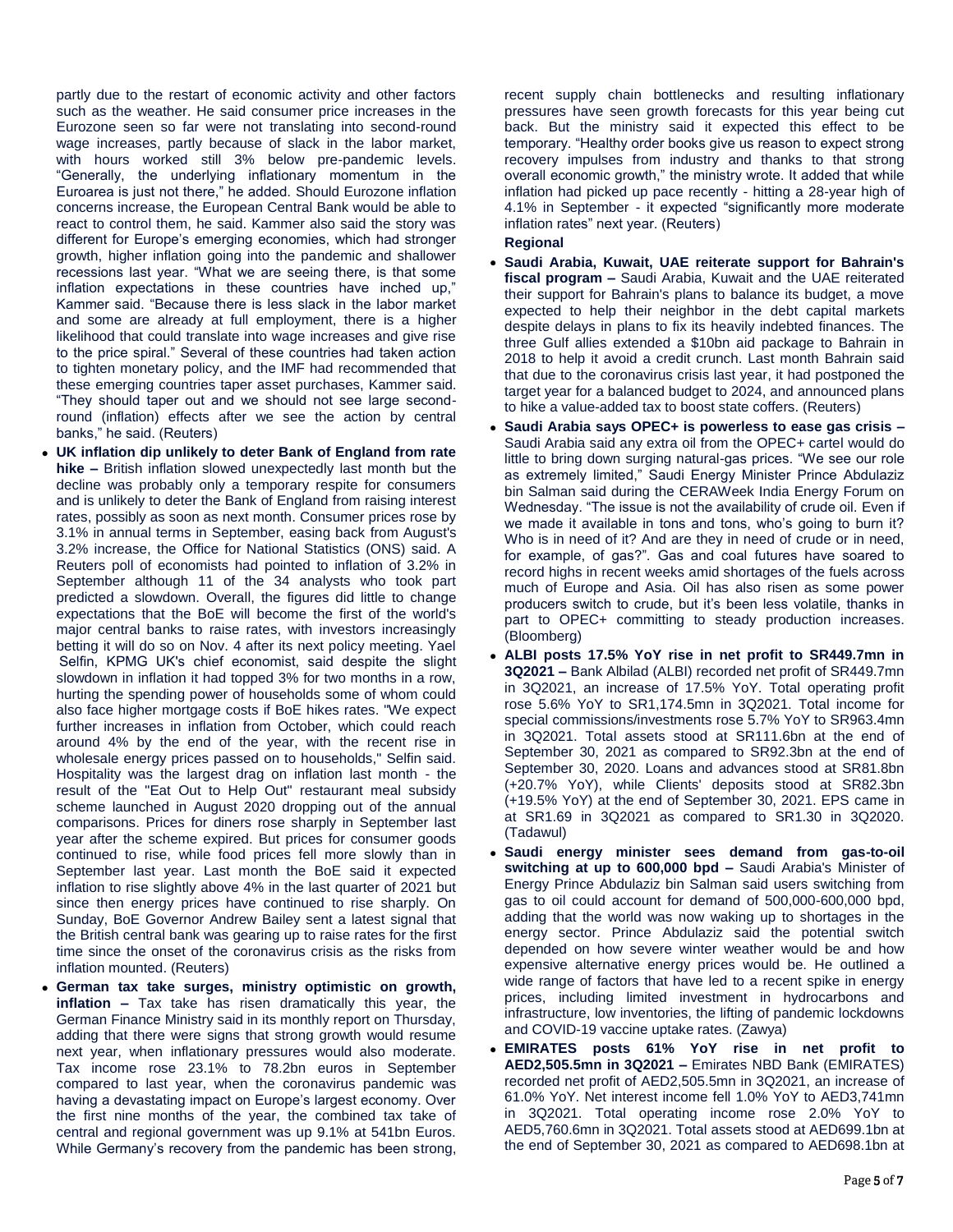the end of December 31, 2020. Loans and receivables stood at AED381.3bn (-1.7% YTD), while customers' deposits stood at AED389.4bn (+3.2% YTD) at the end of September 30, 2021. EPS came in at AED0.38 in 3Q2021 as compared to AED0.22 in 3Q2020. (DFM)

- **EIB's net profit falls 172.9% YoY to AED235.5mn in 3Q2021 –** Emirates Islamic Bank (EIB) recorded net profit of AED235.5mn in 3Q2021, registering decrease of 172.9% YoY. Net income from financing and investment products rose 9.9% YoY to AED450.8mn in 3Q2021. Total operating income rose 42.6% YoY to AED618mn in 3Q2021. Total assets stood at AED66.2bn at the end of September 30, 2021 as compared to AED70.6bn at the end of September 30, 2020. Financing receivables stood at AED42.4bn (+3.8% YoY), while customers' deposits stood at AED48.9bn (+4.3% YoY) at the end of September 30, 2021. EPS came in at AED0.043 in 3Q2021 as compared to AED-0.059 in 3Q2020. (DFM)
- **French express parcel firm Geopost acquires 20.15% stake in Dubai's Aramex –** GeoPost, the express parcel arm of French Groupe La Poste, has acquired a 20.15% stake in Dubai-listed courier firm Aramex, according to a regulatory filing on Wednesday. The French express logistics firm acquired about 295mn shares in Aramex, valuing the deal at AED1.4bn, a filing on the Dubai Financial Market showed. (Reuters)
- **Abu Dhabi wealth fund to invest \$400mn in Indonesia's GoTo –** Abu Dhabi Investment Authority, or ADIA, the UAE's biggest sovereign wealth fund, plans to invest \$400mn to lead a pre-public offering fundraising exercise by Indonesian tech group, GoTo. This will be the first principal investment by ADIA's private equities department in technology business in Southeast Asia and its largest investment into Indonesia to date, the sovereign wealth fund said on Wednesday. (Zawya)
- **Energy crisis wake up call for more investment, ADNOC CEO says –** The current energy crisis is a wake-up call for the need to invest more in the sector to avoid another energy supply crunch, Abu Dhabi National Oil Company (ADNOC).AD Chief Executive Sultan al-Jaber told a conference on Wednesday. The oil minister of India, the world's third biggest oil consumer and importer, echoed Jaber's comments, while OPEC's secretary general said oil and gas needed to play a central role in the energy transition. (Zawya)
- **Fertiglobe sets mid-range IPO price, gross proceeds of around \$795mn –** Fertiglobe, a joint venture between Abu Dhabi National Oil Co and chemical producer OCI, said its initial public offering was priced at AED2.55 a share, raising around \$795mn for its shareholders. The price is in the middle of the AED2.45-2.65 per share range the company had set out and gives it a market capitalization of about \$5.8bn, Fertiglobe said in a statement on Wednesday. (Reuters)
- **LNG Tender: Oman offers cargo for December 1-3 loading –** Oman LNG offered an LNG cargo on a FOB basis for loading at Qalhat, Oman, on December 1-3, according to traders with knowledge of the tender. Bids are due 1pm Oman time October 21, valid until 3pm. (Bloomberg)
- **IMF: Kuwait's efforts on political gridlock give hope for strained finances –** Kuwait's political gridlock has strained state coffers but new efforts to resolve the impasse could signal an acceleration in reform momentum, the International Monetary Fund said. A stand-off between the government and the elected parliament had paralyzed legislative work, hindering efforts to boost state finances and enact measures including a debt law making it possible to tap global markets, a government priority. The IMF said on Wednesday the oil-rich Gulf state would need to work on comprehensive reforms on items such as social

benefits, the labor market, and the business environment. (Reuters)